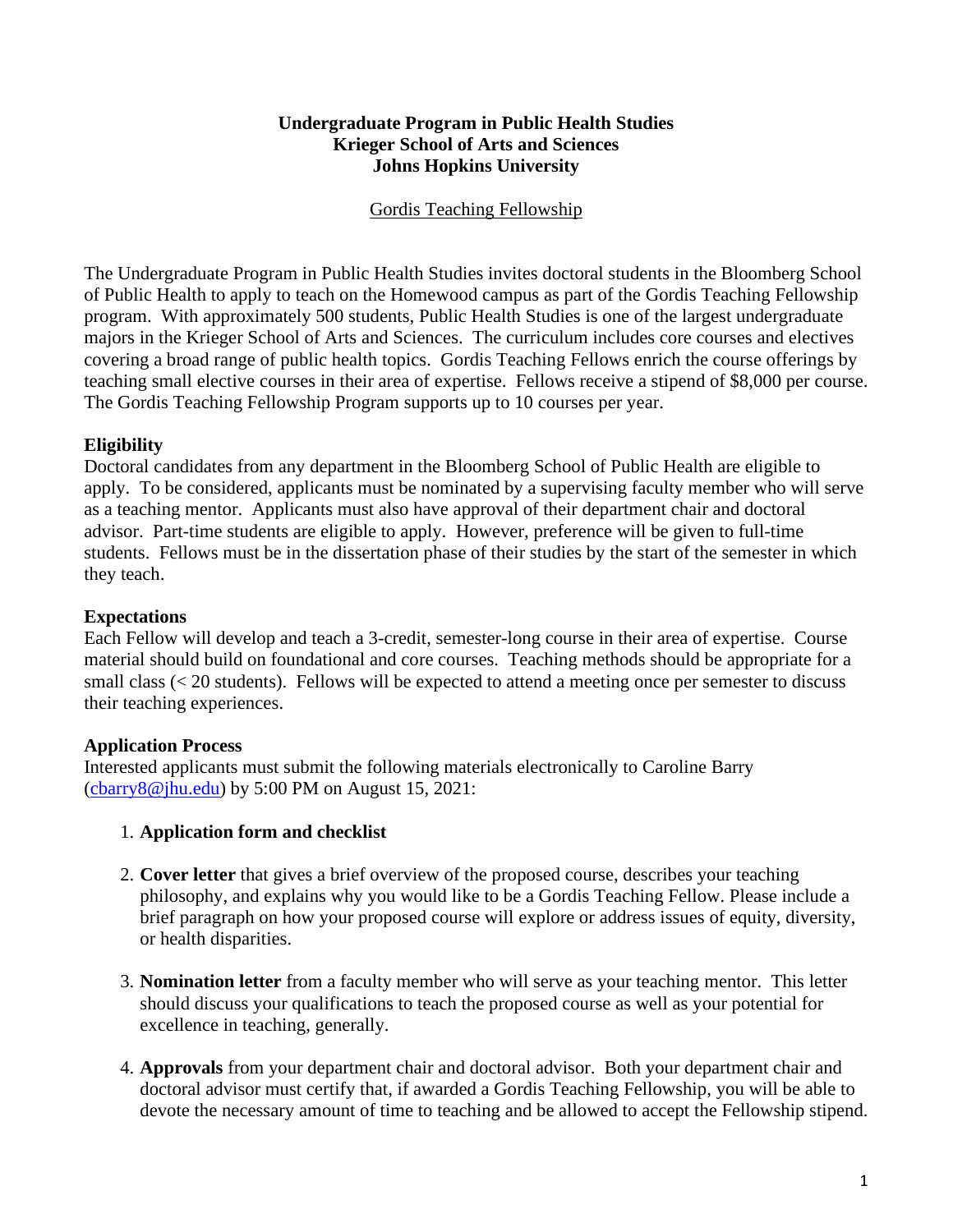- 5. **Proposed course syllabus** detailing the course learning objectives, schedule of topics, readings, assignments, exercises, grading, and course policies. Course proposals should be appropriate for upper-level undergraduates in a seminar format (enrollment < 20). Fellows teach semester-long (13 weeks), 3-credit courses that meet either 3 days per week (M/W/F) for 50 minutes each day or 2 days per week (M/W, W/F, or T/TH) for 75 minutes each day. Course proposals should be designed to fit the applicant's preferred format. Specific days/times are negotiable and will be set to meet the needs of the Public Health Studies program while accommodating, to the extent possible, scheduling constraints of the Fellow.
- 6. **Brief course description** suitable for publication in the course catalog.
- 7. **Current curriculum vitae**.
- 8. **Current Transcript** (an unofficial copy is acceptable).

# **Timeline**

Applications are due by 5:00 PM on August 15, 2021. Applicants who advance in the review process will be interviewed in early September. Award notification letters will be sent by October. Fellows will be expected to teach in the Spring 2022 or Fall 2022 semester. Fellows who demonstrate teaching effectiveness may be invited to teach again.

Interested individuals are encouraged to contact Dr. Maria Bulzacchelli, the Public Health Studies Director [\(mbulzac1@jhu.edu\)](mailto:mbulzac1@jhu.edu), to discuss course ideas prior to submitting the application.

To learn more about the Public Health Studies program, please visit the program website: <http://krieger.jhu.edu/publichealth/>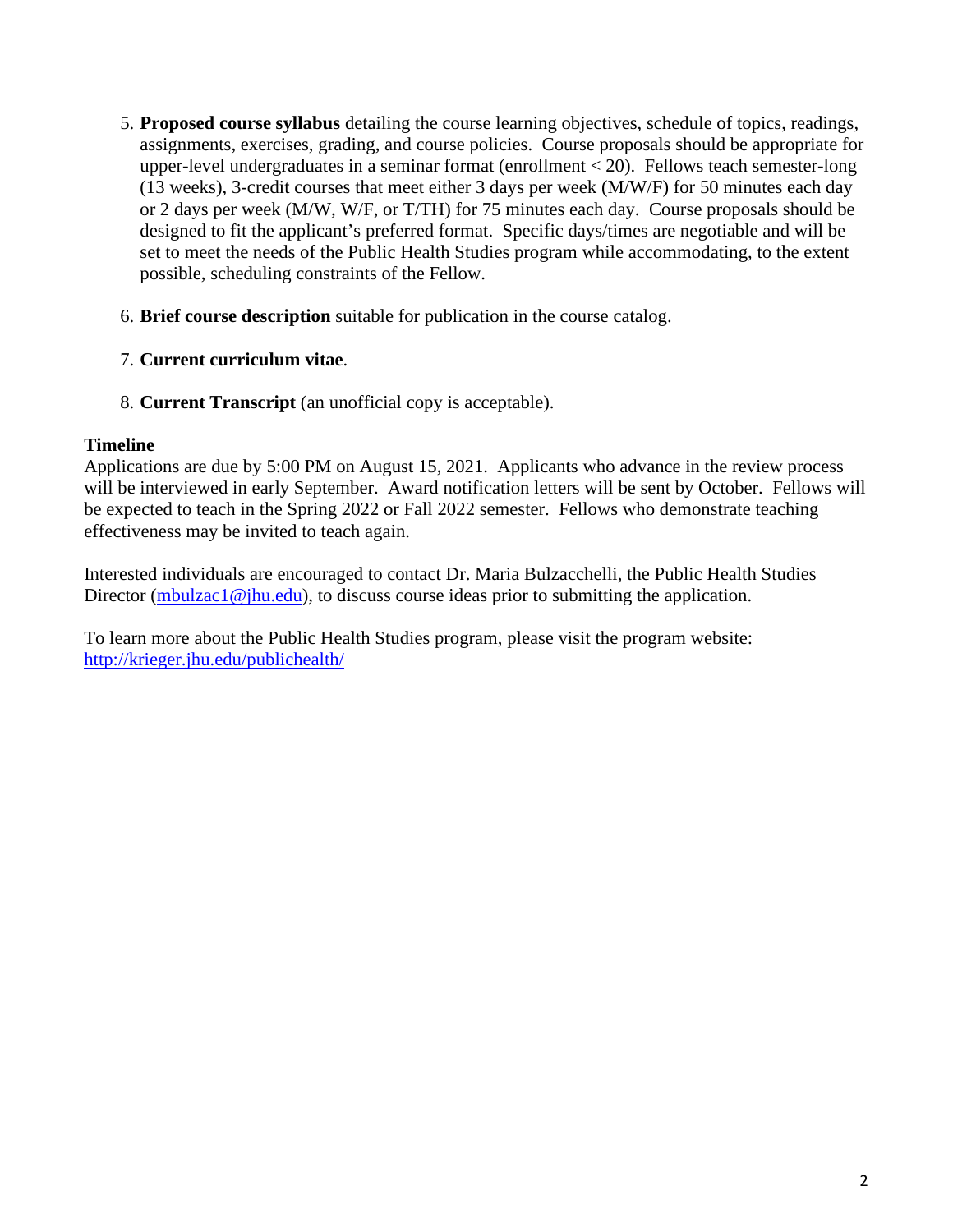# **Undergraduate Program in Public Health Studies Krieger School of Arts and Sciences Johns Hopkins University**

Gordis Teaching Fellowship Application Checklist

**\*** Checklist must accompany each application **\***

| <b>Applicant Name:</b>        |  |
|-------------------------------|--|
| <b>JHSPH</b> Department:      |  |
| <b>JHSPH Mentor:</b>          |  |
| <b>Mentor's Department:</b>   |  |
| <b>JHSPH Dept. Chair</b>      |  |
| <b>Signature OR E-mail</b>    |  |
| Approval:                     |  |
| <b>JHSPH Doctoral Advisor</b> |  |
| <b>Signature OR E-mail</b>    |  |
| Approval:                     |  |

**Application form** 

Cover letter from applicant

Nomination letter from teaching mentor

JHSPH Dept. Chair Signature or E-Mail Approval

JHSPH Doctoral Advisor Signature or E-Mail Approval

Proposed course syllabus

**Brief Course Description** 

Curriculum Vitae

 $\Box$  Current Transcript (an unofficial copy is acceptable)

*Please submit all application materials electronically to Caroline Barry (cbarry8@jhu.edu), PHS Administrative Assistant. The deadline for submitting applications is 5:00 pm on August 15, 2021. For further guidance, please contact Caroline Barry.*